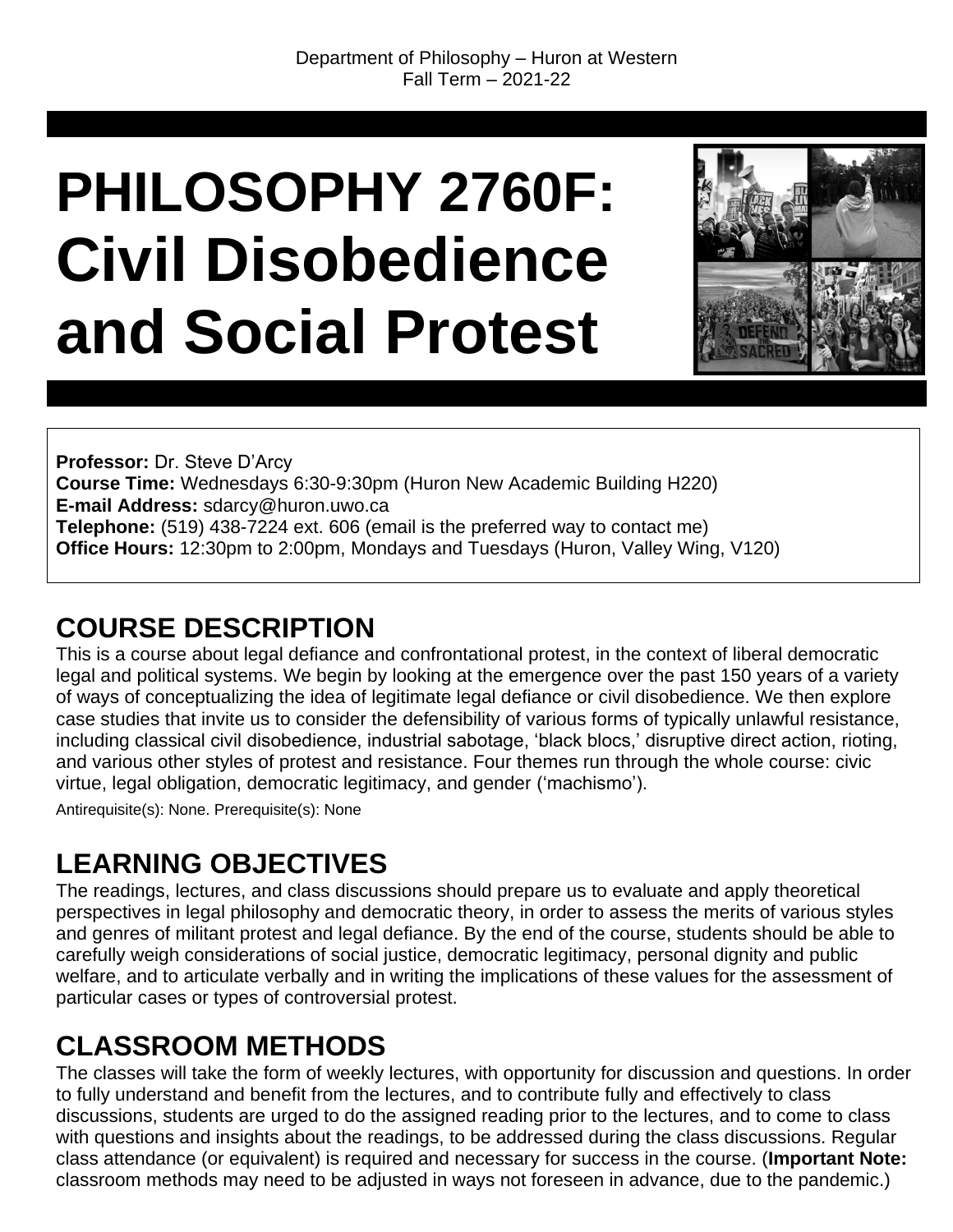# **GRADE COMPONENTS**

- **1. Attendance, Engagement, and Participation**
	- **Worth 20% of the final grade**

# **2. Eight Comment Sheets**

- Worth 80% of the final grade (8 x 10%).
- You must submit eight commentaries, each of which may be up to one page in length (single-spaced, 12pt Times New Roman font), demonstrating (a) that you understand and can clearly explain the main point of **the set of reading for one week**, and (b) that you can respond with an academically appropriate, thoughtful commentary about some aspect or point raised in one or more of those readings.
- NOTE: Details on expectations will be announced in class.
- Each commentary must be submitted prior the beginning of the class in which the readings addressed are scheduled to be discussed.
- For example, if you are writing a commentary on the readings for 27 September, you must explain the main point of *both* readings assigned for that week (both the one by Zig Zag and the one by Ellen Gabriel), and you must submit your commentary prior to 6:30pm (Eastern time) on Wednesday 27 September.
- Late submissions can still be graded, **but** (1) they will have to be graded by a **much more demanding standard** (because lectures and class discussion are available), and (2) all eight commentaries have to be submitted by the final class, or else grading them in time for final submission of grades will not be feasible.
- The first two submissions must be completed by 6 October, in order ensure that you receive your first grades in time to drop the course without academic penalty.
- The commentaries are worth 80% of the final course grade (10% each).

# **REQUIRED READINGS**

Instructions on how to access the course readings can be found on the "Overview" tab in the course OWL site. If you have any difficulty accessing an assigned reading, contact the instructor at **sdarcy@huron.uwo.ca**

# **TENTATIVE SCHEDULE OF READINGS**

## **8 September: Introduction to the Course**

*Reading*: Course Outline

## **15 September: A Typology of Protest Styles**

*Reading*: D'Arcy, "Militancy as a Civic Virtue"; D'Arcy, "The Militant's Vocation"

**22 September: Consequentialism, Amoralism, and Pluralism** *Readings*: Peter Singer, "Civil Disobedience, Violence, and Terrorism"; O'Brien, et al., "Nonviolence versus 'Diversity of Tactics' in the Occupy Movement'

#### **29 September: Conflict, Gender, and Civic Virtue in the Land Defence at Kanehsatà:ke** *Reading*: Zig Zag, "Kanienkehaka Resistance at Kanehsatake"; Ellen Gabriel, "Those Who Carry the Burden of Peace"

**6 October: Classical Civil Disobedience**

*Reading*: King, *Letter from Birmingham Jail*

# **13 October: Policing, the Far Right, and Black Lives Matter Protests**

*Reading*: Melissa Gira Grant, "Far-Right Militias Are Learning Impunity from the Cops"; Omedi Ochieng, "Defeat the Police: Beyond 'Defund' or 'Community Control'"

# **20 October: Disruptive Direct Action**

*Reading*: Frances Fox Piven, "Can Power from Below Change the World?"

# **27 October: Sabotage**

*Reading*: Ann Hansen, "Armed Struggle, Guerrilla Warfare, and the Social Movement Influences on Direct Action"; Rote Zora, "Interview with Two Members of Rote Zora"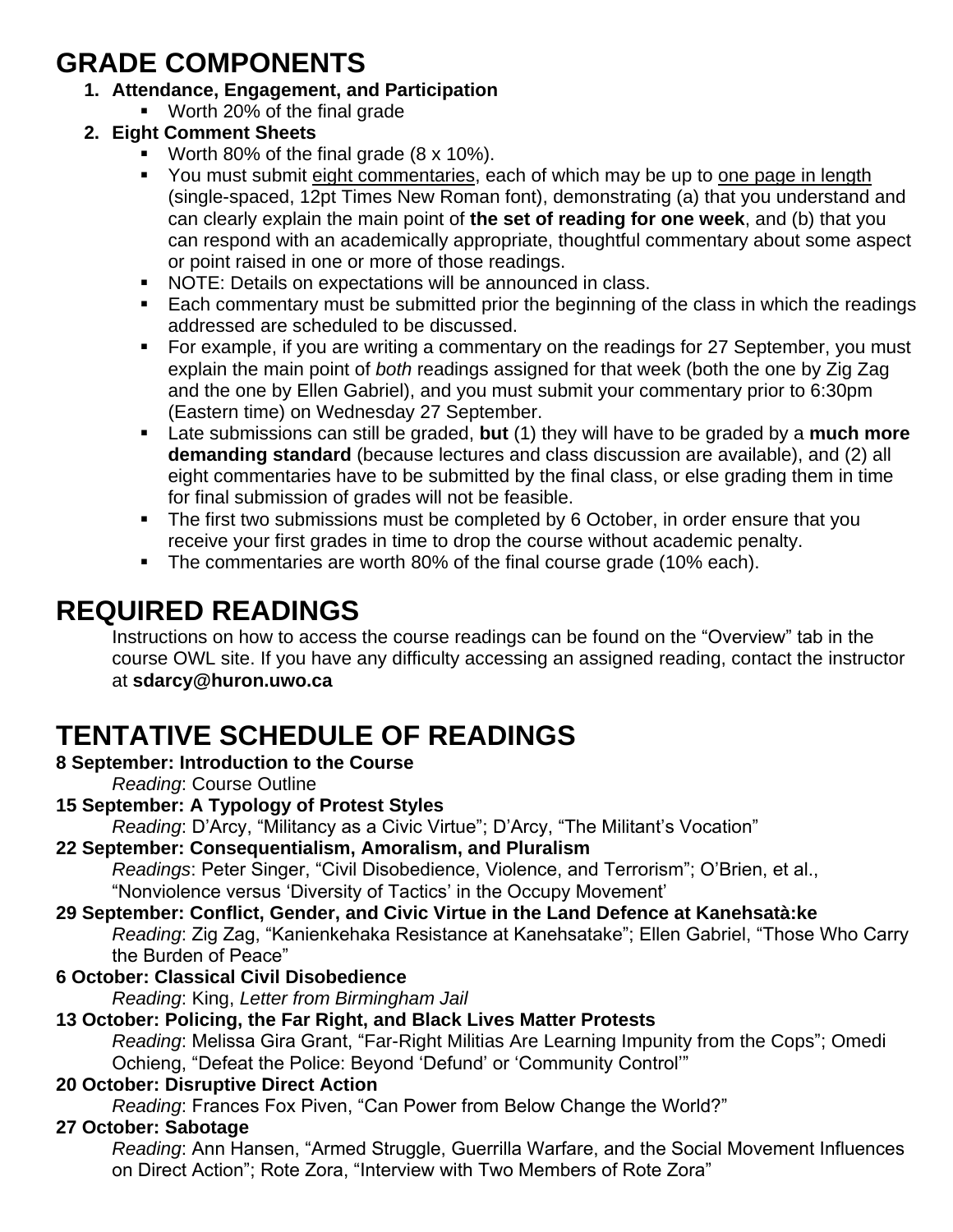#### *\*\*\* [Reading Week: No class 3 November] \*\*\**

## **10 November: Black Blocs**

*Reading*: John Holloway and Vittorio Sergi, "Of Flowers and Stones: A Dialogue" **17 November: '***Machismo***' and Militancy**

*Reading*: Sian Sullivan, "Viva Nihilism! On Militancy and Machismo in (Anti-)Globalization Protest"; Marti Kheel, "Direct Action and the Heroic Ideal: An Ecofeminist Critique"

## **24 November: Rioting**

*Reading*: Robert Stephens II, "In Defense of the Ferguson Riots"; D'Arcy, "Rioting" **1 December: Jurisdictional Contestation and Land Reclamation**

*Reading*: "Wet'suwetén Hereditary Chiefs Evict Coastal GasLink from Territory" (read text and watch video); Hayden King, "There are alternatives to what Canada tells us is possible: Hayden King on Indigenous land reclamation"

. *Suggested supplementary readings* (not for commentaries): Case Study: [*De-]Occupation of Alcatraz*; Mary Kotsonouris, "Revolutionary Justice: The Dáil Éireann Courts"; EZLN [Zapatistas], "First and Second Declarations of the Lacandon Jungle."

## **8 December: Armed Struggle**

*Reading*: Black Liberation Army, "A Message to the Black Movement" (1975); D'Arcy, "Armed Struggle"



# **Appendix to Course Outlines: Academic Policies & Regulations 2021 - 2022**

#### **Prerequisite and Antirequisite Information**

Students are responsible for ensuring that they have successfully completed all course prerequisites and that they have not completed any course antirequisites.Unless you have either the requisites for this course or written special permission from your Dean to enroll in it, you may be removed from this course and it will be deleted from your record. This decision may not be appealed. You will receive no adjustment to your fees in the event that you are dropped from a course for failing to have the necessary prerequisites.

## **Pandemic Contingency**

In the event of a COVID-19 resurgence during the course that necessitates the course delivery moving away from face-toface interaction, all remaining course content will be delivered entirely online, typically using a combination of synchronous instruction (i.e., at the times indicated in the timetable) and asynchronous material (e.g., posted on OWL for students to view at their convenience). Any remaining assessments will also be conducted online at the discretion of the course instructor. In the unlikely event that changes to the grading scheme are necessary, these changes will be clearly communicated as soon as possible.

## **Student Code of Conduct**

Membership in the community of Huron University College and Western University implies acceptance by every student of the principle of respect for the rights, responsibilities, dignity and well-being of others and a readiness to support an environment conducive to the intellectual and personal growth of all who study, work and live within it. Upon registration, students assume the responsibilities that such registration entails. While in the physical or online classroom, students are expected to behave in a manner that supports the learning environment of others. Please review the Student Code of Conduct at: [https://huronatwestern.ca/sites/default/files/Res%20Life/Student%20Code%20of%20Conduct%20-](https://huronatwestern.ca/sites/default/files/Res%20Life/Student%20Code%20of%20Conduct%20-%20Revised%20September%202019.pdf) [%20Revised%20September%202019.pdf.](https://huronatwestern.ca/sites/default/files/Res%20Life/Student%20Code%20of%20Conduct%20-%20Revised%20September%202019.pdf)

## **Attendance Regulations for Examinations**

A student is entitled to be examined in courses in which registration is maintained, subject to the following limitations: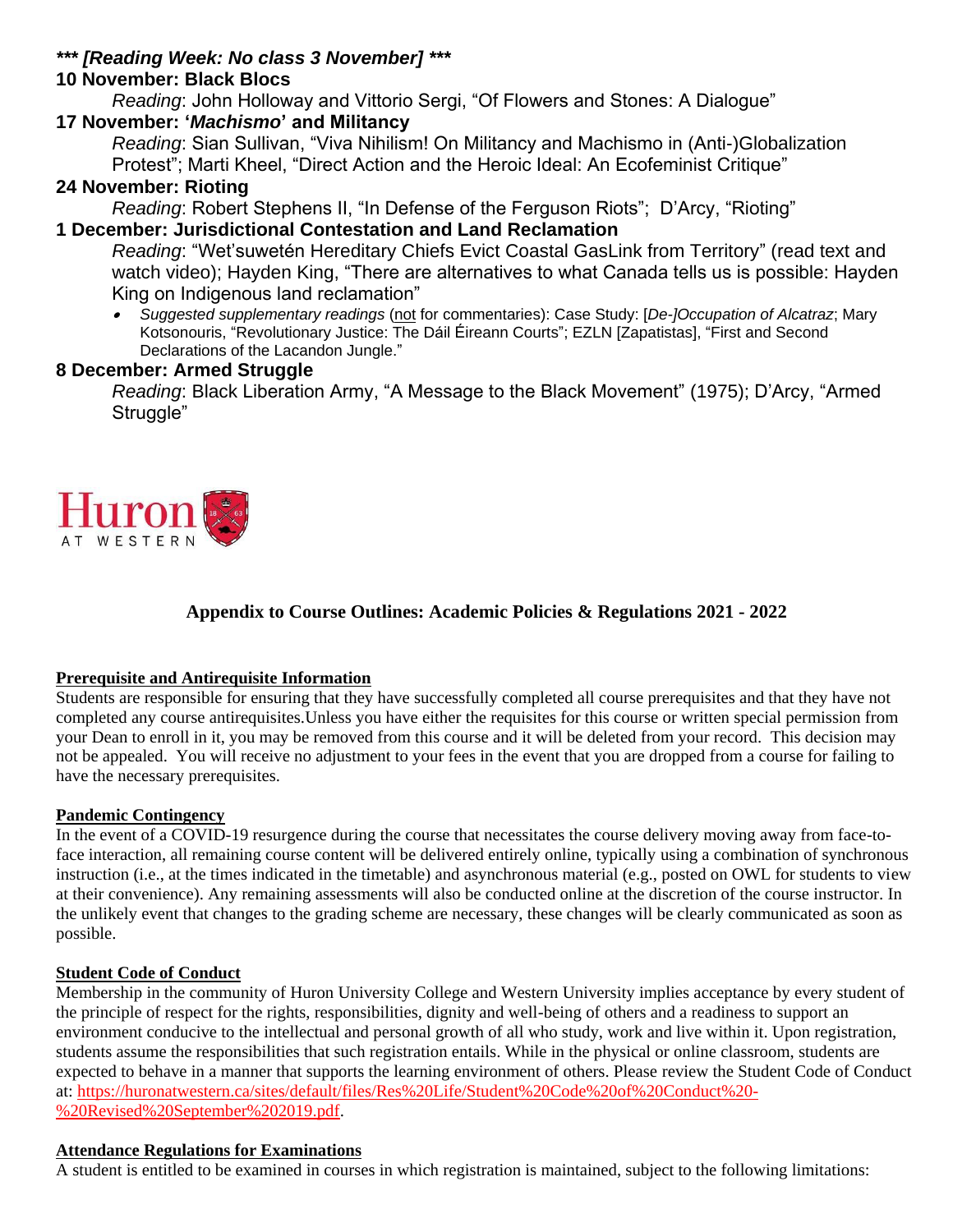- 1) A student may be debarred from writing the final examination for failure to maintain satisfactory academic standing throughout the year.
- 2) Any student who, in the opinion of the instructor, is absent too frequently from class or laboratory periods in any course will be reported to the Dean of the Faculty offering the course (after due warning has been given). On the recommendation of the Department concerned, and with the permission of the Dean of that Faculty, the student will be debarred from taking the regular examination in the course. The Dean of the Faculty offering the course will communicate that decision to the Dean of the Faculty of registration.

Review the policy on Attendance Regulations for Examinations here: [https://www.uwo.ca/univsec/pdf/academic\\_policies/exam/attendance.pdf.](https://www.uwo.ca/univsec/pdf/academic_policies/exam/attendance.pdf)

#### **Statement on Academic Offences**

Scholastic offences are taken seriously and students are directed to read the appropriate policy, specifically, the definition of what constitutes a Scholastic Offence, at the following website:

[https://www.uwo.ca/univsec/pdf/academic\\_policies/appeals/scholastic\\_discipline\\_undergrad.pdf.](https://www.uwo.ca/univsec/pdf/academic_policies/appeals/scholastic_discipline_undergrad.pdf) The appeals process is also outlined in this policy as well as more generally at the following website: [https://www.uwo.ca/univsec/pdf/academic\\_policies/appeals/appealsundergrad.pdf.](https://www.uwo.ca/univsec/pdf/academic_policies/appeals/appealsundergrad.pdf)

#### **Turnitin.com**

All required papers may be subject to submission for textual similarity review to the commercial plagiarism detection software under license to the University for the detection of plagiarism. All papers submitted for such checking will be included as source documents in the reference database for the purpose of detecting plagiarism of papers subsequently submitted to the system. Use of the service is subject to the licensing agreement, currently between The University of Western Ontario and Turnitin.com [\(http://www.turnitin.com\)](http://www.turnitin.com/).

#### **Statement on Use of Electronic Devices**

It is not appropriate to use electronic devices (such as, but not limited to, laptops, cell phones) in the classroom for nonclassroom activities. Such activity is disruptive and distracting to other students and to the instructor, and can inhibit learning. Students are expected to respect the classroom environment and to refrain from inappropriate use of technology and other electronic devices in class.

#### **Statement on Use of Personal Response Systems ("Clickers")**

Personal Response Systems ("clickers") may be used in some classes. If clickers are to be used in a class, it is the responsibility of the student to ensure that the device is activated and functional. Students must see their instructor if they have any concerns about whether the clicker is malfunctioning. Students must use only their own clicker. If clicker records are used to compute a portion of the course grade:

- the use of somebody else's clicker in class constitutes a scholastic offence
- the possession of a clicker belonging to another student will be interpreted as an attempt to commit a scholastic offence.

#### **Academic Consideration for Missed Work**

Students who are seeking academic consideration for missed work during the semester may submit a self-reported absence form online provided that the absence is **48 hours or less** and the other conditions specified in the Senate policy at [https://www.uwo.ca/univsec/pdf/academic\\_policies/appeals/accommodation\\_illness.pdf](https://www.uwo.ca/univsec/pdf/academic_policies/appeals/accommodation_illness.pdf) are met.

Students whose absences are expected to last **longer than 48 hours**, or where the other conditions detailed in the policy are not met (e.g., work is worth more than 30% of the final grade, the student has already used 2 self-reported absences, the absence is during the final exam period), may receive academic consideration by submitting a Student Medical Certificate (for illness) or other appropriate documentation (for compassionate grounds). The Student Medical Certificate is available online at

[https://www.uwo.ca/univsec/pdf/academic\\_policies/appeals/medicalform.pdf.](https://www.uwo.ca/univsec/pdf/academic_policies/appeals/medicalform.pdf)

All students pursuing academic consideration, regardless of type, must contact their instructors no less than 24 hours following the end of the period of absence to clarify how they will be expected to fulfill the academic responsibilities missed during their absence. **Students are reminded that they should consider carefully the implications of postponing tests or**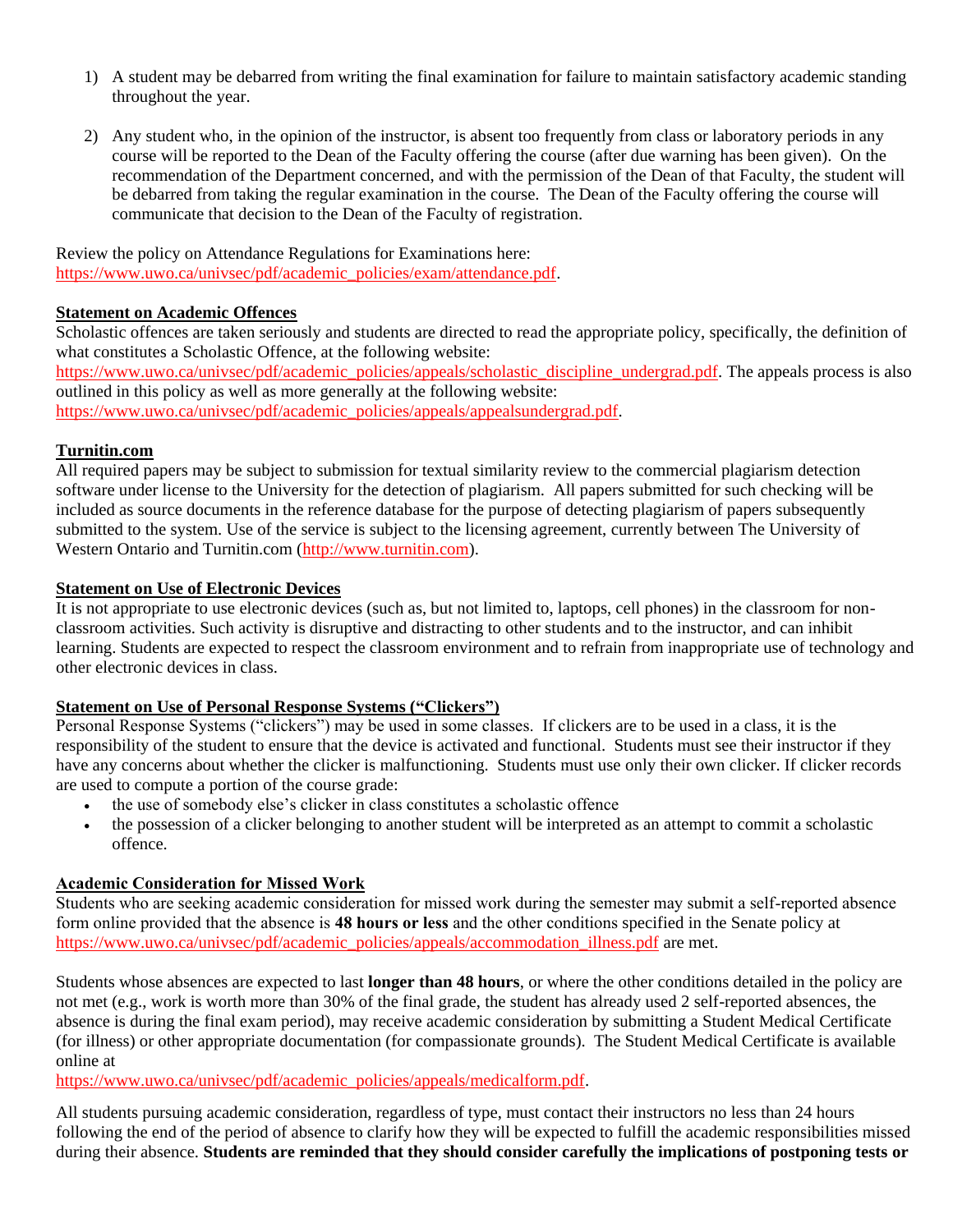#### **midterm exams or delaying submission of work, and are encouraged to make appropriate decisions based on their specific circumstances.**

Students who have conditions for which academic accommodation is appropriate, such as disabilities or ongoing or chronic health conditions, should work with Accessible Education Services to determine appropriate forms of accommodation. Further details concerning policies and procedures may be found at: [http://academicsupport.uwo.ca/.](http://academicsupport.uwo.ca/)

#### **Policy on Academic Consideration for a Medical/ Non-Medical Absence**

#### **(a) Consideration on Medical Grounds for assignments worth** *less than 10%* **of final grade: Consult Instructor Directly and Contact Academic Advising**

When seeking consideration on **medical grounds** for assignments worth *less than 10%* of the final course grade, and if the student has exceeded the maximum number of permissible Self-Reported absences, the student should contact the instructor directly. The student need only share broad outlines of the medical situation. The instructor **may** require the student to submit documentation to the academic advisors, in which case she or he will advise the student and inform the academic advisors to expect documentation. If documentation is requested, the student will need to complete and submit the [Student Medical](https://www.uwo.ca/univsec/pdf/academic_policies/appeals/medicalform_15JUN.pdf)  [Certificate.](https://www.uwo.ca/univsec/pdf/academic_policies/appeals/medicalform_15JUN.pdf) The instructor may not collect medical documentation. The advisors will contact the instructor when the medical documentation is received, and will outline the severity and duration of the medical challenge as expressed on the Student Medical Certificate and in any other supporting documentation. The student will be informed that the instructor has been notified of the presence of medical documentation, and will be instructed to work as quickly as possible with the instructor on an agreement for accommodation.

#### **(b) Consideration on Non-Medical Grounds: Consult Huron Support Services/Academic Advising, or email [huronsss@uwo.ca.](mailto:huronsss@uwo.ca)**

Students seeking academic consideration for a **non-medical** absence (e.g. varsity sports, religious, compassionate, or bereavement) will be required to provide appropriate documentation where the conditions for a Self-Reported Absence have not been met, including where the student has exceeded the maximum number of permissible Self-Reported. All consideration requests must include a completed [Consideration Request Form.](https://huronatwestern.ca/sites/default/files/Forms/Academic%20Consideration%20Request%20Form%202020.pdf) Late penalties may apply at the discretion of the instructor.

Please review the full policy on Academic Consideration for medical and non-medical absence at: [https://www.uwo.ca/univsec/pdf/academic\\_policies/appeals/accommodation\\_illness.pdf.](https://www.uwo.ca/univsec/pdf/academic_policies/appeals/accommodation_illness.pdf) Consult [Huron Academic Advising](https://huronatwestern.ca/student-life/student-services/academic-advising/) at [huronsss@uwo.ca](mailto:huronsss@uwo.ca) for any further questions or information.

#### **Support Services**

For advice on course selections, degree requirements, and for assistance with requests for medical accommodation, students should email an Academic Advisor in Huron's Student Support Services at [huronsss@uwo.ca.](mailto:huronsss@uwo.ca) An outline of the range of services offered is found on the Huron website at: [https://huronatwestern.ca/student-life/student-services/.](https://huronatwestern.ca/student-life/student-services/)

Department Chairs, Program Directors and Coordinators are also able to answer questions about individual programs. Contact information can be found on the Huron website at: [https://huronatwestern.ca/contact/faculty-staff-directory/.](https://huronatwestern.ca/contact/faculty-staff-directory/)

If you think that you are too far behind to catch up or that your workload is not manageable, you should consult your Academic Advisor. If you are considering reducing your workload by dropping one or more courses, this must be done by the appropriate deadlines. Please refer to the Advising website, [https://huronatwestern.ca/student-life/student](https://huronatwestern.ca/student-life/student-services/academic-advising/)[services/academic-advising/](https://huronatwestern.ca/student-life/student-services/academic-advising/) or review the list of official Sessional Dates on the Academic Calendar, available here: [http://www.westerncalendar.uwo.ca/SessionalDates.cfm.](http://www.westerncalendar.uwo.ca/SessionalDates.cfm)

You should consult with the course instructor and the Academic Advisor who can help you consider alternatives to dropping one or more courses. Note that dropping a course may affect OSAP and/or Scholarship/Bursary eligibility.

Huron Student Support Services:<https://huronatwestern.ca/student-life/student-services/> Office of the Registrar: <https://registrar.uwo.ca/> Student Quick Reference Guide:<https://huronatwestern.ca/student-life/student-services/#1> Academic Support & Engagement:<http://academicsupport.uwo.ca/> Huron University College Student Council:<https://huronatwestern.ca/student-life/beyond-classroom/hucsc/>